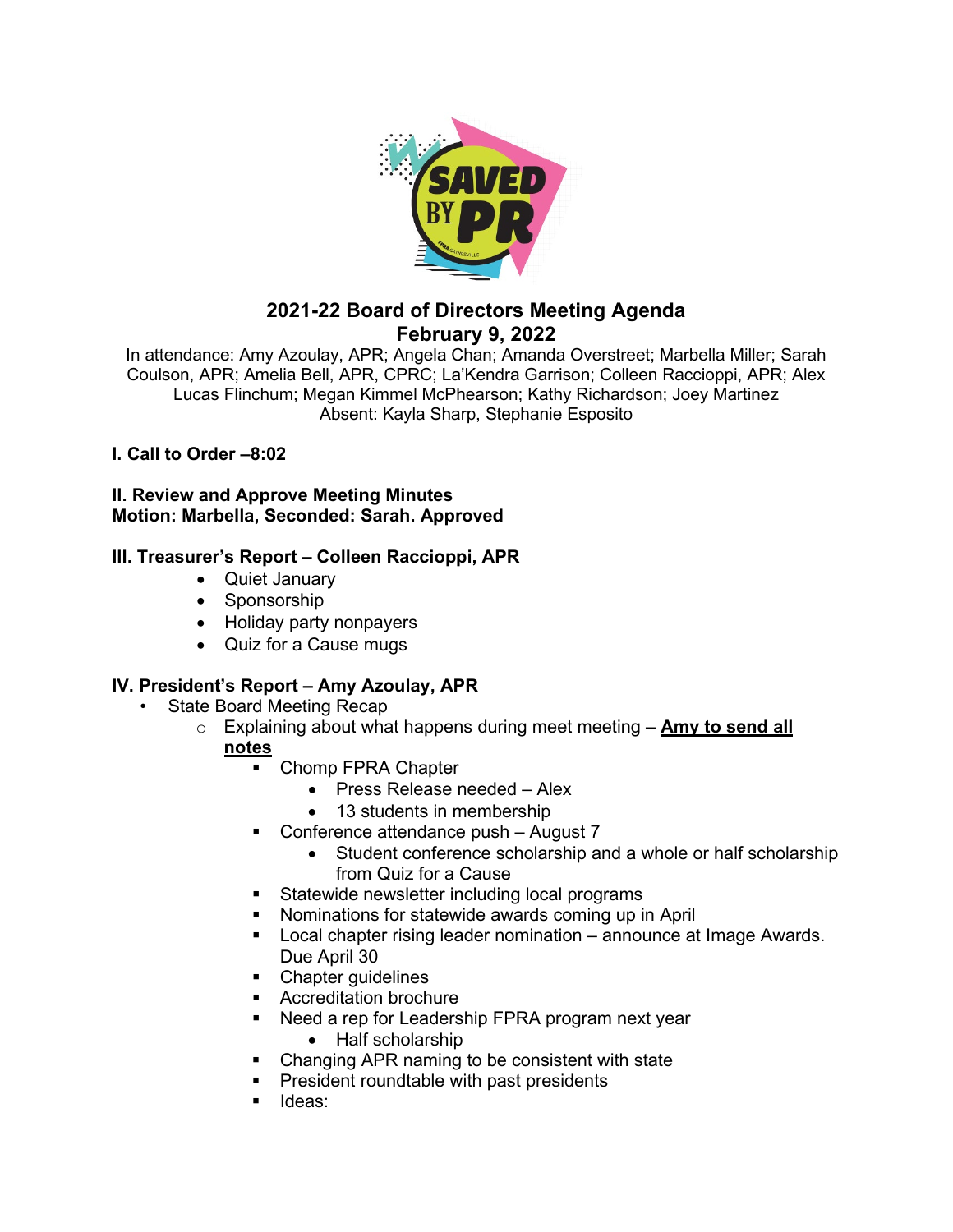- Tips to start year out right in January (for 2023)
- Outdoors events
- Increase # of InfoTech members
- T-shirts
	- o Shirt design
	- o Need to order 37 to be cost effective \$17/shirt
	- o Pre-sell at \$17. Full price bump to \$20
- Mid-Year Board Retreat
	- o Planning in person event at Boxcar
- Member rebates \$600

#### **V. Unresolved Business**

#### **VI. New Business**

#### **VII. Committee Reports**

- Immediate Past President Sarah Coulson, APR
	- $\circ$  MASTER PR Alta System Last week of Feb or first week of March
	- o Casual PR Masters somewhere sometime this month
- President-Elect Joey Martinez
	- o Pop Up PR in Marbella's report
	- $\circ$  Terry (member rebate winner) about why she's been a dedicated member for so long
	- $\circ$  Owes Megan an email about March program submission for state newsletter
- Programs Megan Kimmel MacPherson
	- $\circ$  Program this month from Jacksonville chapter (JU program) Alex to send email about program to members
	- o Need registrants
	- o March Storytelling workshop
	- o April Image
	- o May Communications Research
	- $\circ$  June Still having a program in case those who can't go to PDS
	- $\circ$  July Arby's
- Educational Services Angela Chan & Amelia Bell, APR, CPRC
	- o Chomp FPRA Student Chapter<br>Officially signed as a cha
		- Officially signed as a chapter over the weekend during the state board meeting
	- $\circ$  Quiz for a Cause March 31<sup>st</sup> at First Magnitude
		- **525 for professionals || \$10 for students** 
			- Only one registrant so far (not even Angela)
			- Will need a check for First Mag and for the DJ Colleen
			- Need more social media promotion Kayla
			- **Will need to reach out to the FPRA Student Chapter**
	- o Shadow Day
		- 4 students participating
		- Common problem with professionals for this was that a lot of us are working from home. Maybe we could have an event (Coffee & Careers) where we have professionals come in and talk about all the